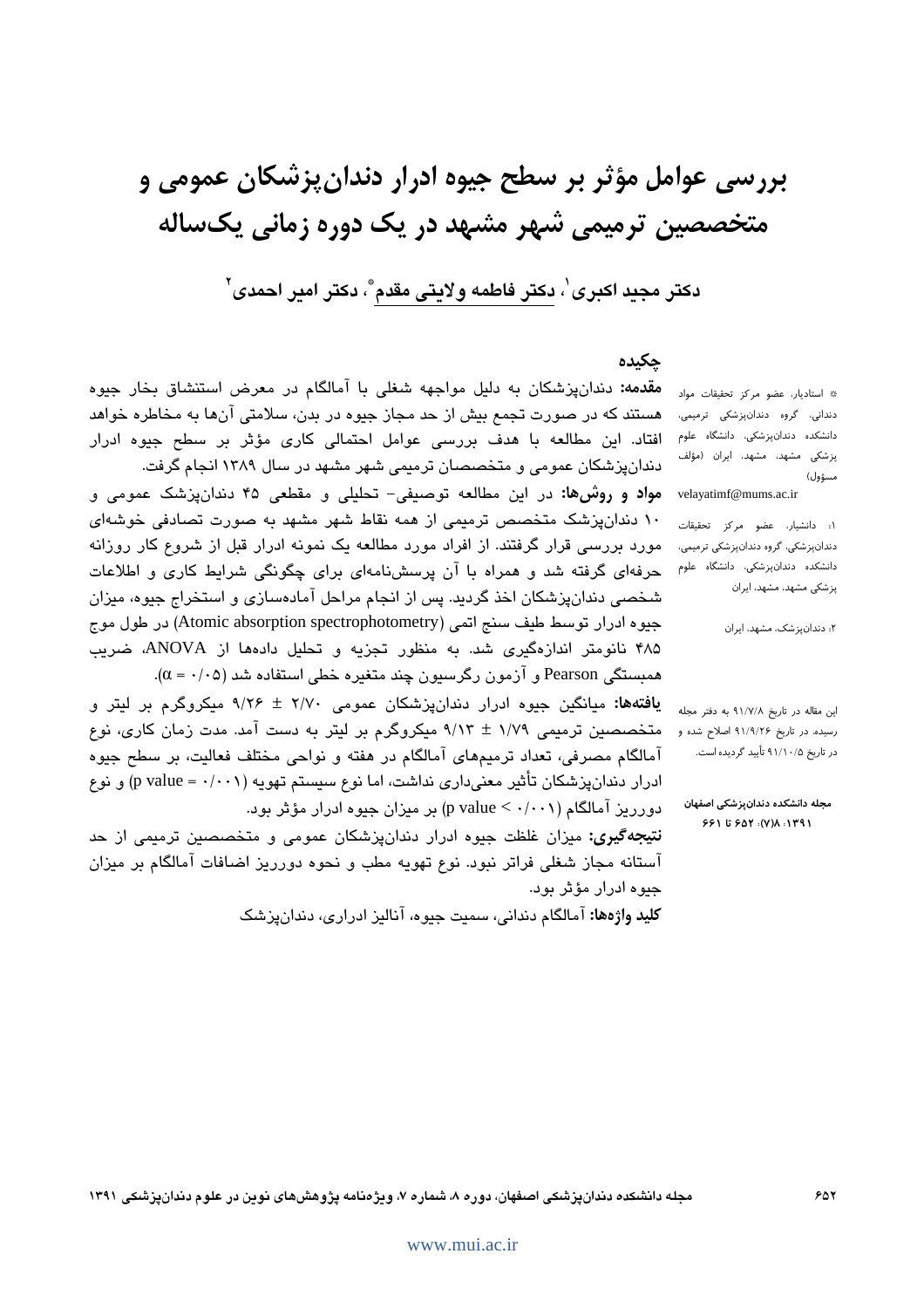#### مقدمه

اگرچه آمالگام از نظر زیبایی نسبت به ترمیمهای همرنگ دندان در سطح پایینتری قرار دارد، اما همچنان به عنوان ماده ترمیمی برای کاربرد مستقیم در دندانهای خلفی به خصوص در مناطق تحت استرس ترجيح داده می شود. در سال ٢٠٠١ ترمیمهای آمالگام توسط بیش از ۷۵ درصد از دندان پزشکان انگلیس[۱] و ۵۴ درصد از دندانپزشکان در ایالات متحده آمریکا[۲] برای ترمیم حفرات تحت نیرو در دندان های خلفی مورد استفاده قرار گرفته است. اما استفاده از آمالگام باعث مواجهه کارکنان به ویژه دندانپزشکان با بخار جیوه میشود [۴، ۳]. جیوه اثرات نامناسبی بر روی کلیه و سیستم عصبی مرکزی دارد[ع ۵] و دندان پزشکان ممکن است طی مراحل مختلف کاری در معرض استنشاق بخار جیوه قرار گیرند. میزان مواجهه با جیوه بستگی به مواجهه با قطرات جیوه فلزی و باقی ماندههای ذرات آمالگام در محل کار دارد و اوج این مواجهه در هنگام کار اختصاصی دندان پزشک مانند آمادهسازی، جایگذاری و برداشتن ترمیمهای آمالگام است[۸، ۷]. همچنین نوع آمالگاماتور، تهویه، نوع پوشش کف، نحوه دورریز اضافات آمالگام و رعایت استانداردهای بهداشت مانند عادات شستشو و تمیز کردن وسایل و دستکاری قطرات ریخته شده جیوه، می تواند در میزان مواجهه مؤثر باشد[١٠، ٩]. انواع مختلف اندازه گیری ها که شامل تعیین سطح جیوه در خون، ادرار و هوای تنفسی می باشد، برای تعیین ارتباط عوامل شخصی و عوامل مربوط به کارکرد و بهداشت شغلی در محیط کار با میزان مواجهه دندان پزشک با جیوه انجام شده است. برخی مطالعات نشان می دهد که اندازهگیری جیوه ادرار عملی ترین و حساس ترین روش برای نشان دادن مواجهههای شغلی با تراکم پایین با جیوه غیر آلی میباشد[۱۲، ۱۱].

مروری بر مطالعات زیادی که بر روی بررسی غلظت جیوه ادرار و خون پرسنل دندان پزشکی انجام شده همگی دلیل مسلمی بر لزوم آگاهی از پتانسیل مواجهه حرفهای دندان پزشکان به جیوه میباشد. خطر در معرض مسمومیت با جیوه قرار گرفتن در مورد دندانپزشکان همیشه وجود دارد و می توان با ایجاد شرایط مناسب جهت دفع ضایعات آمالگامی و رعايت نكات مربوط به بهداشت جيوه اين خطر را به حداقل

رسانيد[١٥-١٣]. مطالعه حاضر با هدف ارزيابي ميزان تأثير تعدادی از عوامل فردی و عوامل مربوط به بهداشت شغلی در محیط کار، بر سطح جیوه ادرار دندانپزشکان عمومی و متخصصان ترميمي شهر مشهد انجام شد.

# مواد و روش ها

برای انجام این مطالعه توصیفی- تحلیلی و مقطعی لیستی از کلیه دندان یزشکان عمومی و دندان یزشکان متخصص ترمیمی در سطح شهر مشهد تهیه گردید. از گروه دندانپزشکان عمومی بر اساس مناطق شهری محل فعالیت، نمونهبرداری خوشهای شده و در مجموع به صورت تصادفی با توجه به مطالعات مشابه  $(d = \lambda \cdot \mu)$ و با پیش بینی قدرت ۸۰ درصد برای مطالعه (درصد تعداد ۴۵ دندانپزشک عمومی و علاوه بر آن ۱۰ نفر از متخصصین ترمیمی انتخاب شدند. این دندان،زشکان باید حداقل یک سال از زمان فراغت از تحصیل آنها گذشته و در حال حاضر نیز به کار بالینی اشتغال داشته باشند.

١- تهيه نمونههاى ادرار: پس از كسب رضايت آگاهانه از جمعیت مورد مطالعه، نمونهای به میزان حداقل ۲۰ سی سی از ادرار آنها در بطریهای پلیاتیلن تهیه و سریع جهت آزمون به آزمایشگاه سمشناسی انتقال داده شد. از آنجا که نمونهگیری در حین کار ممکن است بر روی میزان جیوه ادرار تأثیر بگذارد، نمونه گیری قبل از شروع کار روزانه صورت گرفت. پس از انجام مراحل آمادهسازی نمونهها و ایجاد یک محلول شفاف، جیوه از لایههای آلی بالای محلول توسط برمید پتاسیم استخراج شد و جهت اندازهگیری جیوه ادرار از دستگاه طیف سنج اتمی (PERKIN-ELMER, model 3030) از نوع Flameless و به روش Mercury hydride system در طول موج ۴۸۵ نانومتر استفاده گردید. برای حذف دادههای پرت (Outlier) نیز آزمون Q به کار رفت.

٢- تكميل پرسش نامه: در مرحله نمونهگيرى، پرسش نامەاي توسط دندان پزشكان تكميل گرديد. سؤالات مطرح شده در پرسشنامه مشتمل بر ۴ قسمت بود: الف- مشخصات فردى از قبيل جنس، منطقه فعاليت درماني و تعداد ساعت کاری در روز.

ب– سؤال در مورد نوع آمالگام مصرفی.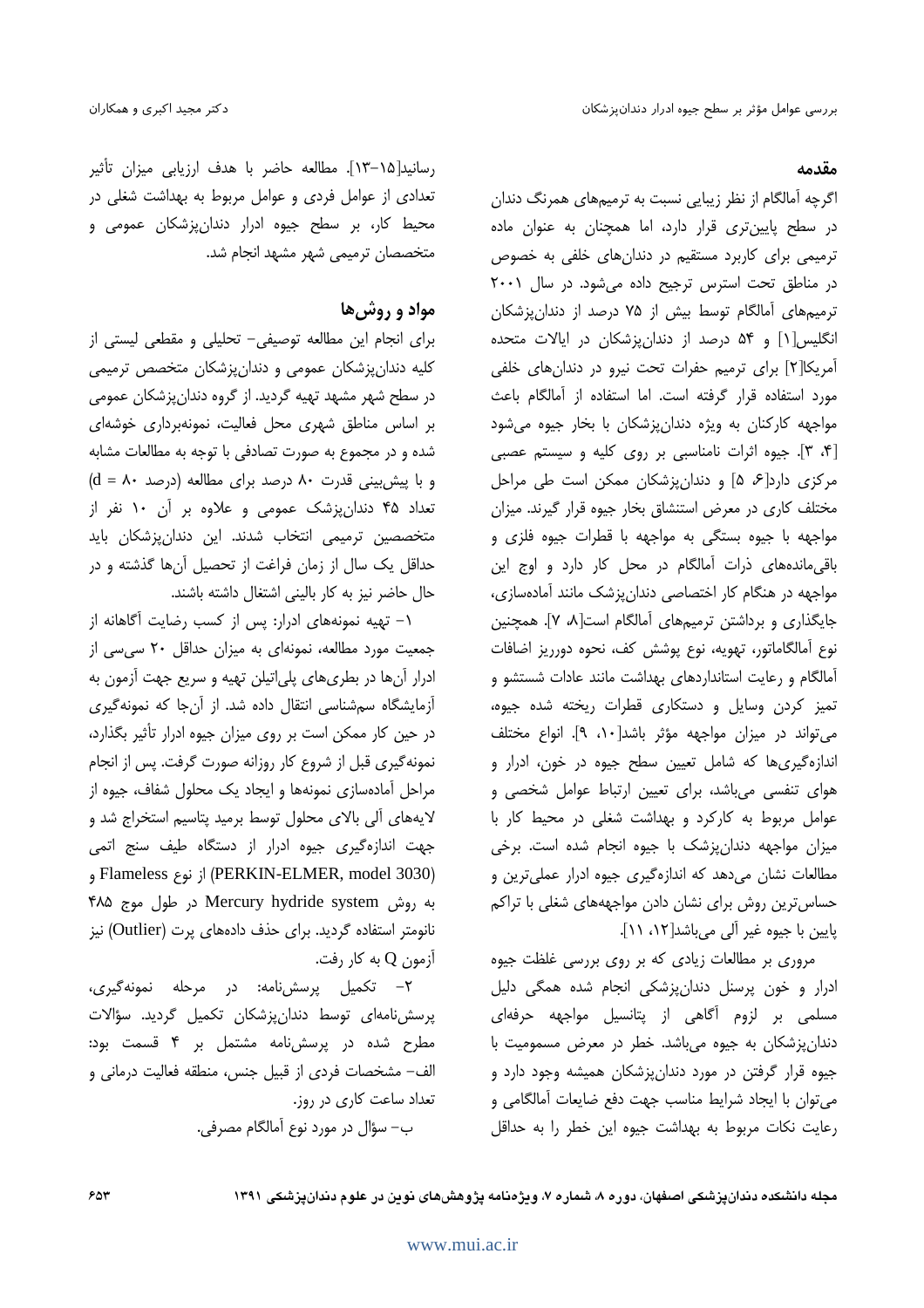ج- مشخصات کارکرد با آمالگام شامل تعداد ترمیمهای آمالگام در هفته و نحوه دورریز اضافات آمالگام.

د- ویژگیهای محیط کار (نوع سیستم تهویه محل کار شامل گزینههای هواکش، تهویه مرکزی، پنجره، یا در اتاق) این پرسش،نامه با توجه به پژوهش های پیشین با موضوعی مشابه، ساخته شد و روایی آن با مشورت گروه ترمیمی و شورای پژوهشی مورد تأیید قرار گرفت (پیوست ۱). اطلاعات به دست آمده از نمونهها توسط ANOVA، ضریب همبستگی Pearson و آزمون رگرسیون چند متغیره خطی در سطح معنیداری ۰/۰۵ با نرمافزار SPSS نسخه ۱۱/۵ (version 11.5, SPSS Inc., Chicago, IL) آناليز گرديد.

### بافتهها

در گروه دندان پزشکان ۱۷ نفر مؤنث و ۳۸ نفر مذکر بودند. دامنه غلظت جیوه اندازهگیری شده ادرار در این مطالعه بین ۲۳–۲/۹ میکروگرم بر لیتر تعیین شد که در همه نمونهها کمتر از حد آستانه مجاز شغلی (۲۵ µ g/) قرار داشت. میانگین 3/۲۶  $\pm$  7/۷۰ علطت جیوه ادرار دندان پزشکان عمومی میکروگرم بر لیتر، میانگین غلظت جیوه ادرار دندانپزشکان متخصص ترميمي ١/٧٩ ± ٩/١٣ ميكروگرم بر ليتر تعيين شد (جدول ۱). تعداد ساعات کاری دندانپزشکان عمومی و متخصصین ترمیمی در روز (کمتر از ۳ ساعت، بین ۳ تا ۵ ساعت، بین ۵ تا ۷ ساعت و بیشتر از ۷ ساعت) با استفاده از آزمون تحليل واريانس يک طرفه (ANOVA)، تأثيري بر سطح جيوه ادرار آن ها نداشت (٣٨٨/٠ = p value). همچنين با كاربرد همين آزمون متغيرهاي نوع آمالگام مصرفي (كيسولي، یودری یا هر دو) (۶۲۲/۰ = p value)، تعداد ترمیمهای آمالگام

در هفته (کمتر از ۱۰ تا، بین ۱۰ و ۲۰ تا، بین ۲۰ و ۴۰ تا، بيش از ۴۰ تا) (p value = ۰/۹۸۲) و نواحي مختلف فعاليت درمانی (نواحی ۱۰گانه شهری) (p value = ۰/۳۷۸)، تأثیری بر سطح جیوه ادرار دندانپزشکان عمومی و متخصصین ترميمي نداشت.

بر اساس آزمون ANOVA یک طرفه، دو متغیر نوع سیستم تھویه محل کار (p value =  $\cdot$ / $\cdot$ ۱) و نوع دورریز اضافات آمالگام (p value <  $\cdot$ / $\cdot$  ) بر سطح جیوه ادرار هر دو گروه دندانپزشکان عمومی و متخصص ترمیمی تأثیر معنی داری داشت. میانگین و انحراف معیار این دو متغیر به ترتیب در جداول ۲ و ۳ آمده است. با استفاده از آزمون تعقیبی Scheffe جهت مقایسه همزمان میانگین گروههای چندتایی، از بین چهار نوع سیستم تهویه (هواکش، تهویه مرکزی، پنجره و فقط در) بیشترین تأثیر بر میزان جیوه ادرار دندانِپزشکان را سیستم تهویه مرکزی داشت، به طوری که دندانپزشکانی که از این سیستم استفاده می کردند، در مقایسه با سایرین به طور معنی داری میزان جیوه ادرار پایینتری داشتند. همچنین با استفاده از آزمون تعقیبی Scheffe از بین چهار نوع دورریز آمالگام (لیوان آب، مایع ثبوت، کراشوار و ظرف زباله) بیشترین تأثیر بر میزان جیوه ادرار دندانپزشکان را لیوان آب داشت. به این معنی که دندانپزشکانی که نوع دورریز آمالگام اضافیشان ریختن در ظرف آب بود، در مقایسه با سایرین به طور معنیداری میزان جیوه ادرار پایینتری داشتند.

آزمون همبستگی Pearson، (جدول ۴) و آزمون رگرسیون چند متغیره خطی، (جدول ۵ و ۶) نیز نشانگر میزان ارتباط به دست آمده بود که در مورد سیستم تهویه و روش دورریز آمالگام موجب تأثیر در میزان جیوه ادرار گردید.

جدول ١. شاخصهای توصیفی میزان جیوه ادرار دندانپزشکان عمومی و متخصص ترمیمی

| گروه                     | تعداد | ميانگين | انحراف معيار        | كمترين و بيشترين مقدار       |
|--------------------------|-------|---------|---------------------|------------------------------|
| دندانپزشکان عمومی        | ۴۵    | 9/55    | $\Upsilon/\Upsilon$ | $\Delta/\left(\cdot-\right)$ |
| دندانپزشکان متخصص ترمیمی | ١٠    | 9/15    | ۱/۷۹                | $\frac{1}{2}$                |

#### www.mui.ac.ir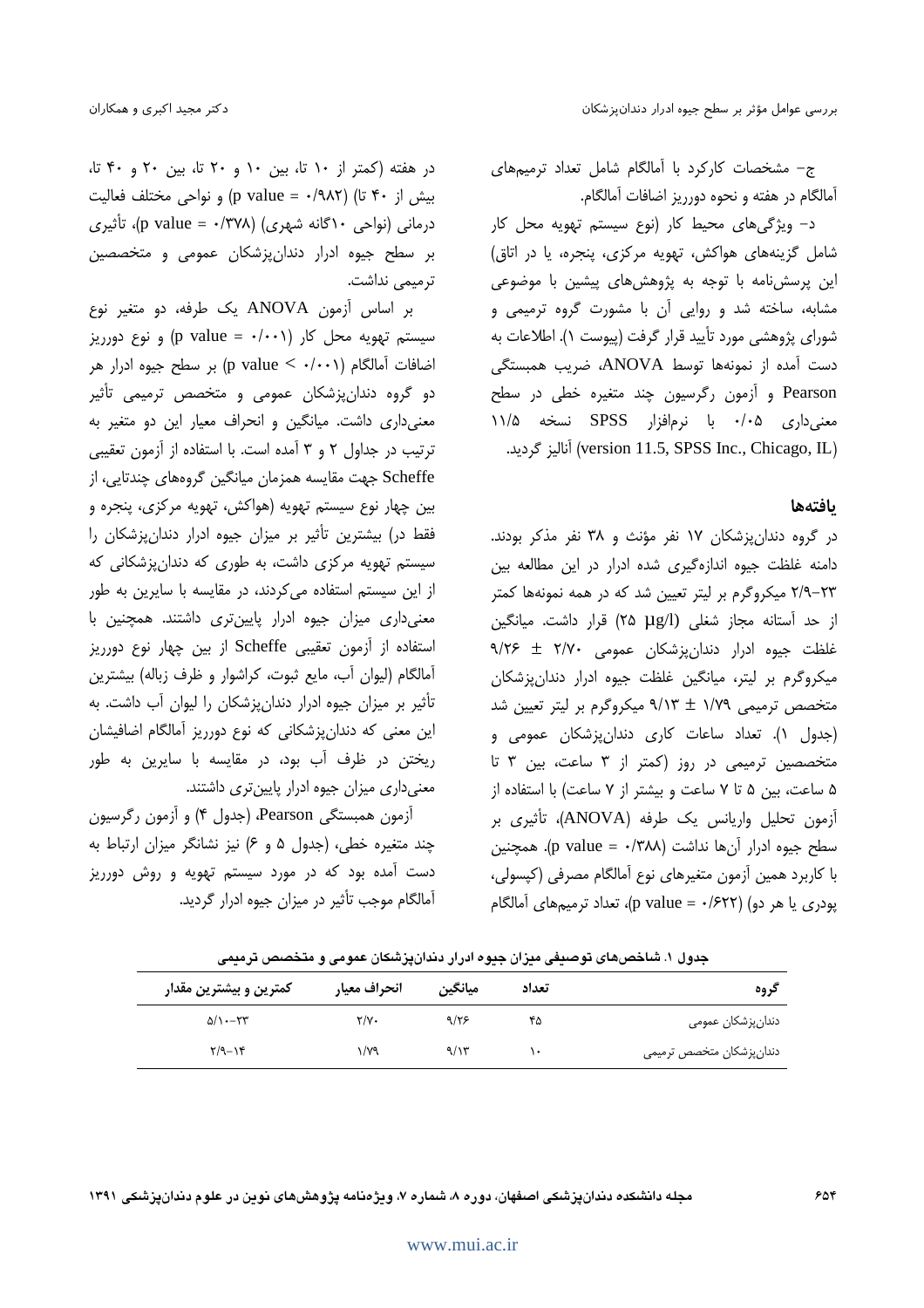### جدول ۲. میانگین و انحراف معیار جیوه ادرار درانواع سیستم

| بهويه محن حار |         |                        |  |  |  |
|---------------|---------|------------------------|--|--|--|
| نام متغير     | ميانگين | انحراف معيار           |  |  |  |
| هواكش         | 9/91    | $\pm$ $1/15$           |  |  |  |
| تهویه مرکزی   | Y/YY    | $\pm$ $\cdot$ /٣٣      |  |  |  |
| پنجره         | 9/77    | $\pm$ 1/۲۶             |  |  |  |
| در اتاق       | ۱۱٬۶    | $\pm$ $1/\mathfrak{f}$ |  |  |  |

### جدول ۳. میانگین و انحراف معیار جیوه ادراردر انواع روش ده , , ىز آمالگام

| ----                        |                                         |           |  |  |  |
|-----------------------------|-----------------------------------------|-----------|--|--|--|
| انحراف معيار                | ميانگين                                 | نام متغير |  |  |  |
| $\pm$ $\cdot$ / $\lambda$ ۶ | $\mathbf{r}/\mathbf{v}$                 | ليوان آب  |  |  |  |
| $\pm$ $1/1$                 | $\mathcal{N} \cdot / \cdot \mathcal{N}$ | مايع ثبوت |  |  |  |
| $\pm$ $\cdot$ /09           | ۵/۸۶                                    | كراشوار   |  |  |  |
| $\pm$ $1/\tau\tau$          | 11/T                                    | ظرف زباله |  |  |  |

### جدول ۴. میزان همبستگی مقدار جیوه ادرار دندانپزشکان با متغيرهاي ييشكويي كننده

| جيوه عمومى                | جیوه ترمیمی              |             |
|---------------------------|--------------------------|-------------|
|                           |                          | جيوه ترميمي |
|                           |                          | جيوه عمومى  |
| $\cdot$ ۴۱/ $\cdot$       | $\cdot \text{rad}/\cdot$ | ساعت کار    |
| $\cdot \text{rad}/\cdot$  | $\cdot$ ۴۳/ $\cdot$      | تعداد ترميم |
| $\Delta \cdot 1/\epsilon$ | $\frac{1}{\sqrt{2}}$     | سيستم تهويه |
| -۰/۲۲۰                    | -۱/۰-۲                   | نوع دورريز  |

## ىحث

دندانپزشکان به دلیل مواجهه حرفهای در معرض جیوه بیشتری قرار دارند. مهمترین شکل مواجهه این افراد با بخار جيوه ميباشد. بخار جيوه از طريق شش¢ا وارد بدن شده و جذب می شود[۱۶، ۱۱]. این مواجهه در دندان پزشکان به صورت مزمن و در طول زمان طولانی صورت می گیرد و علایم آن نیز با مواجهه حاد با جیوه که به صورت مسمومیت و واكنش هاي حاد گزارش شده است متفاوت است. تجمع بيش از اندازه مجاز جیوه در بدن باعث مسمومیت و بروز علایمی می شود که هر چقدر این تجمع بیشتر شود علایم شدیدتر شده و اندامهای بیشتری درگیر می شوند. به همین دلیل محققان اقدام به اندازهگیری میزان مواجهه دندانپزشکان با بخار جیوه ناشی از آمالگام در کار دندان یزشکی نمودهاند[۱۸، ۱۷، ۱۰]. این اندازهگیریها شامل آزمایش بر روی سطح جیوه ادرار، خون، پلاسما، ناخن و مو میباشد. De Oliveira و همکاران[۱۹] دانشجویان دندانپزشکی و بیماران را از نظر مقدار جیوه ادرار ارزیابی کردند. آنها ۴۰ نمونه ادرار آزمودنیها را در ۴ گروه مورد بررسی قرار دادند. گروه اول دانشجویان دندان پزشکی قبل از مواجهه با آمالگام، گروه دوم دانشجویان دندان پزشکی پس از مواجهه با آمالگام، گروه سوم بیمارانی با دندان های پرشده با آمالگام قبل از برداشتن ترمیم آمالگام و گروه چهارم بیمارانی با دندانهای پرشده با آمالگام بعد از برداشتن ترميم آمالگام بودند.

### جدول ۵. نتايج تحليل رگرسيون چند متغيره خطي براي يک مجموعه از متغيرهاي پيشگويي کننده مقدار جيوه ادرار دندانپزشکان عمومي

| مدل           |                                  | خطاي استاندارد                      | ىتا                                | t میزان                                          | معنىدارى                        |
|---------------|----------------------------------|-------------------------------------|------------------------------------|--------------------------------------------------|---------------------------------|
| تعداد ترميمها | $\gamma \gamma / \cdot$          | ۱۳۶/۰                               | ۲۳۷∕۰                              | ۶۵/۱                                             | $\cdot$ Y۴/ $\cdot$             |
| ساعات کا,     | $\gamma \gamma / \gamma$         | $\cdot$ AY/ $\cdot$                 | .9V/                               | ۵۷/۱                                             | $\frac{1}{\sqrt{2}}$            |
| سيستم تهويه   | $Y\lambda \sqrt{7}$              | $\cdot \cdot \mathbf{y}/\mathbf{z}$ | $\mathsf{y}\mathsf{y}\mathsf{y}$ . | $\mathcal{W}$                                    | $\cdot \mathbf{r} \mathbf{r}$ . |
| نوع دورريز    | $\mathsf{y}\mathsf{y}\mathsf{y}$ | ۴۴۵/۸                               | -۰/۳۴۵                             | $\langle \uparrow \uparrow \uparrow \rangle$ ) – | $\cdots$ \/ $\cdot$             |

جدول ۶. نتایج تحلیل رگرسیون چند متغیره خطی برای یک مجموعه از متغیرهای پیشگویی کننده مقدار جیوه ادرار دندانپزشکان

|                                | متخصص ترميمى                                |                                                |                      |                                           |                |  |
|--------------------------------|---------------------------------------------|------------------------------------------------|----------------------|-------------------------------------------|----------------|--|
| معنىدارى                       | t میزان                                     | ىتا                                            | خطاي استاندارد       | в                                         | مدل            |  |
| .91/                           | ۶۶/۱                                        | 191/                                           | $\frac{9}{5}$        | 555.                                      | تعداد ترمیم ها |  |
| $\frac{1}{\sqrt{2}}$           | $\cdot 7/1$                                 | ۱۲۱/۰                                          | $\Delta V \Lambda$ . | $\Delta \mathbf{f} \mathbf{f}/\mathbf{f}$ | ساعات کا,      |  |
| $\cdot \cdot \sqrt{2}$         | $\mathsf{r}\mathsf{r}\mathsf{v}/\mathsf{v}$ | $\mathfrak{r} \cdot \mathfrak{r}/\mathfrak{r}$ | .10/9                | ۴۴۵/۳                                     | سيستم تهويه    |  |
| $\cdot \cdot \mathbf{Y}/\cdot$ | ۱۰۱/۱                                       | $\cdot \sqrt{r}$                               | .9 <sub>N</sub> /V   | $989/7-$                                  | سيستم دورريز   |  |

مجله دانشکده دندان پزشکی اصفهان، دوره ۸، شماره ۷، ویژهنامه پژوهش های نوین در علوم دندان پزشکی ۱۳۹۱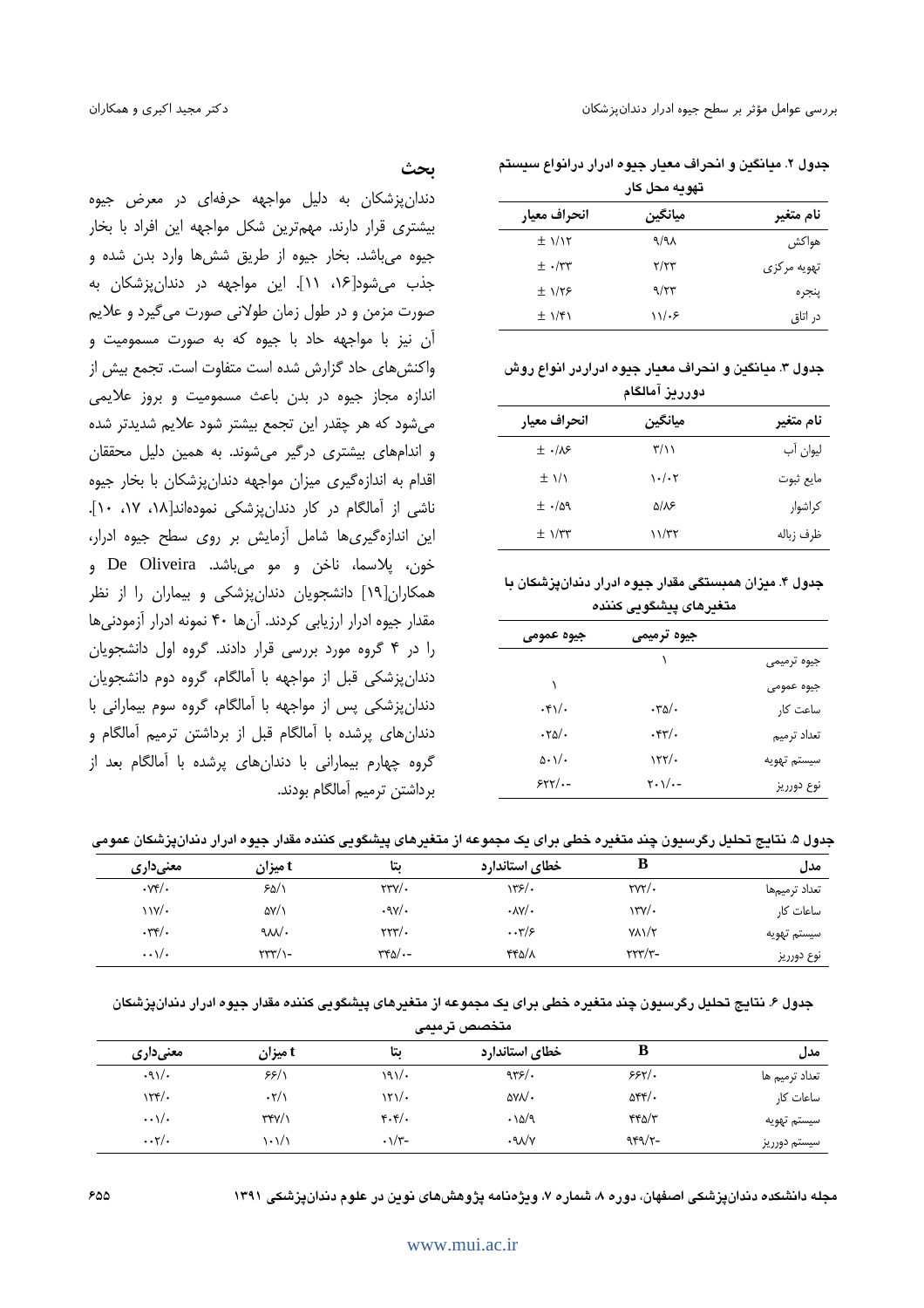نتیجه بررسی میزان جیوه ادرار در این چهار گروه آزمودنی تفاوت معنی داری بین گروههای اول و دوم نشان داد، بدین معنی که حتی بعد از اولین مواجهه شغلی نیز سطح جیوه ادرار به طور معنى دارى بالا رفت[١٩].

پژوهش حاضر به هدف، بررسی میزان جیوه ادرار دندان پزشکان عمومی و متخصصین ترمیمی شهر مشهد و عوامل تأثیر گذار بر آن، جهت اندازهگیری میزان مواجهه با جیوه انجام گرفت. اگر چه به دلیل باند جیوه با پروتئین، اندازهگیری جیوه در خون و یا ناخن و مو روشی مناسب است، آنالیز ادرار برای تعیین بار جیوه بدن روش متداولتری است و اندازهگیری جيوه ادرار در برخي مطالعات عملي ترين و حساس ترين روش برای نشان دادن مواجهههای شغلی با تراکم پایین با جیوه غیر آلی معرفی شده است[۱۲، ۱۱]. علاوه بر این غلظت جیوه ادرار مواجهه مزمن اولیه به جیوه غیر آلی را به خوبی منعکس می کند که به ویژه از لحاظ بررسی مواجهه به جیوه در دندان پزشکی حایز اهمیت است[۲۰، ۲۰]. اگر چه استفاده از ادرار ٢۴ ساعته نتيجه دقيقترى حاصل مى كند، به علت محدودیتهای اجرایی این شیوه، از ادرار صبحگاهی استفاده شد تا به بیشترین میزان نشانگر مواجهه مزمن با جیوه باشد.

هفت عامل در این مطالعه در ارتباط با جیوه ادرار مورد ارزیابی قرار گرفتند. بررسی عامل تخصص نشان داد که میزان جیوه ادرار در بین دندان پزشکان عمومی و متخصصین ترمیمی تفاوت معنیداری با هم ندارند. میتوان چنین استدلال کرد از آنجا که قسمت عمده کار دندانپزشکان عمومی نیز ترمیم و کار با آمالگام است مواجهه هر دو گروه با آمالگام به صورت مشابهی بود و میانگین آنها تفاوت معنیداری با هم نداشت. اما این یافته با نتایج به دست آمده توسط اسماعیلی ساری و همکاران[۲۲] مبنی بر تفاوت معنیدار بین جیوه ناخن دندانپزشکان عمومی و متخصصین ترمیمی، یکسان نیست. البته میزان جیوه ادرار هر دو گروه دندان پزشک در این تحقیق كمتر از حد آستانه ايجاد علايم (٢٥ μg/l) بود[١۶]. Svendsen و همکاران[۲۳] در پژوهشی که بر روی ۱۴۳ دستیار دندان پزشکی و ۱۳۰ دندان پزشک در نروژ انجام دادند، سطح جیوه ادرار هر دو گروه بسیار پایینتر از آستانه مجاز شغلی به دست آمد.

همچنین Goodrich و همکاران[۲۴] در میشیگان میزان جیوه نمونه ادرار و موی ۵۱۵ دندانپزشک را بررسی کردند. میانگین میزان جیوه هر دو نوع نمونه در گروه دندانپزشکان، به میانگین میزان جیوه جمعیت عمومی آمریکا شبیه بود و تفاوت معنی داری بین این دو گروه یافت نشد.

کاهش چشمگیر در میزان جیوه ادرار دندانپزشکان نشان دهنده بهداشت بهتر جيوه مي باشد و به نظر مي رسد عواملي همچون میزان استفاده از کامپوزیت و روشهای استفاده از آنها تأثیر بیشتری از تخصصی یا عمومی کار کردن دندان پزشک داشته است. استفاده از نمونهگیری تصادفی از نقاط مختلف شهر براي هر چه شبيهتر بودن نمونه با جامعه مورد بررسی صورت گرفته است.

نتايج اين تحقيق نشان داد كه عوامل ديگر مورد بررسي شامل تعداد ساعت کار در روز، نوع آمالگام مصرفی، تعداد ترمیمهای آمالگام در هفته و نواحی مختلف فعالیت درمانی، تأثیر معنیداری بر روی میزان جیوه ادرار هر دو گروه دندانپزشکان نداشتند. به نظر میرسد توجه بیشتر به بهداشت جیوه و رعایت بیشتر نکات مربوط به مواجهه با جیوه در بین دندانپزشکان هنگام کار با آمالگام در این مورد مؤثر بوده است. موضوعی که در این ارتباط قابل بررسی است، گستره زیاد دادههای به دست آمده در غلظت جیوه ادرار دندانپزشکان است، که به نظر می رسد می تواند نشان دهنده فاکتورهای مداخلهگر دیگری از قبیل نوع تغذیه و یا منطقه زندگی باشد، البته موارد دیگری از قبیل نوع درمانگاه و یا مطب که می تواند با هر کیفیتی در مناطق مختلف شهری قرار بگیرد و یا اندازه ترمیمهای انجام شده در هفته نیز می تواند از عوامل ایجاد کننده این بازه گسترده غلظتهای جیوه ادراری به دست آمده باشد. در مورد فاکتور تعداد ساعت کار در روز نتیجه این مطالعه با تحقیقات خاموردی و همکاران[۲۵] مبنی بر عدم وجود ارتباط بین ساعات کار روزانه با جیوه ادرار و پژوهش ذوالفقاری و همکاران[۲۶] مبنی بر عدم وجود تأثیر معنیدار ساعات کار روزانه بر میزان جیوه مو، همسو بود. در حالی که با نتایج به دست آمده توسط طباطبایی و همکاران[۲۷] مبنی بر وجود رابطه مثبت و معنی دار بین تعداد ساعات کار روزانه و میزان جیوه ادرار دندانپزشکان، همخوانی نداشت. در رابطه با نوع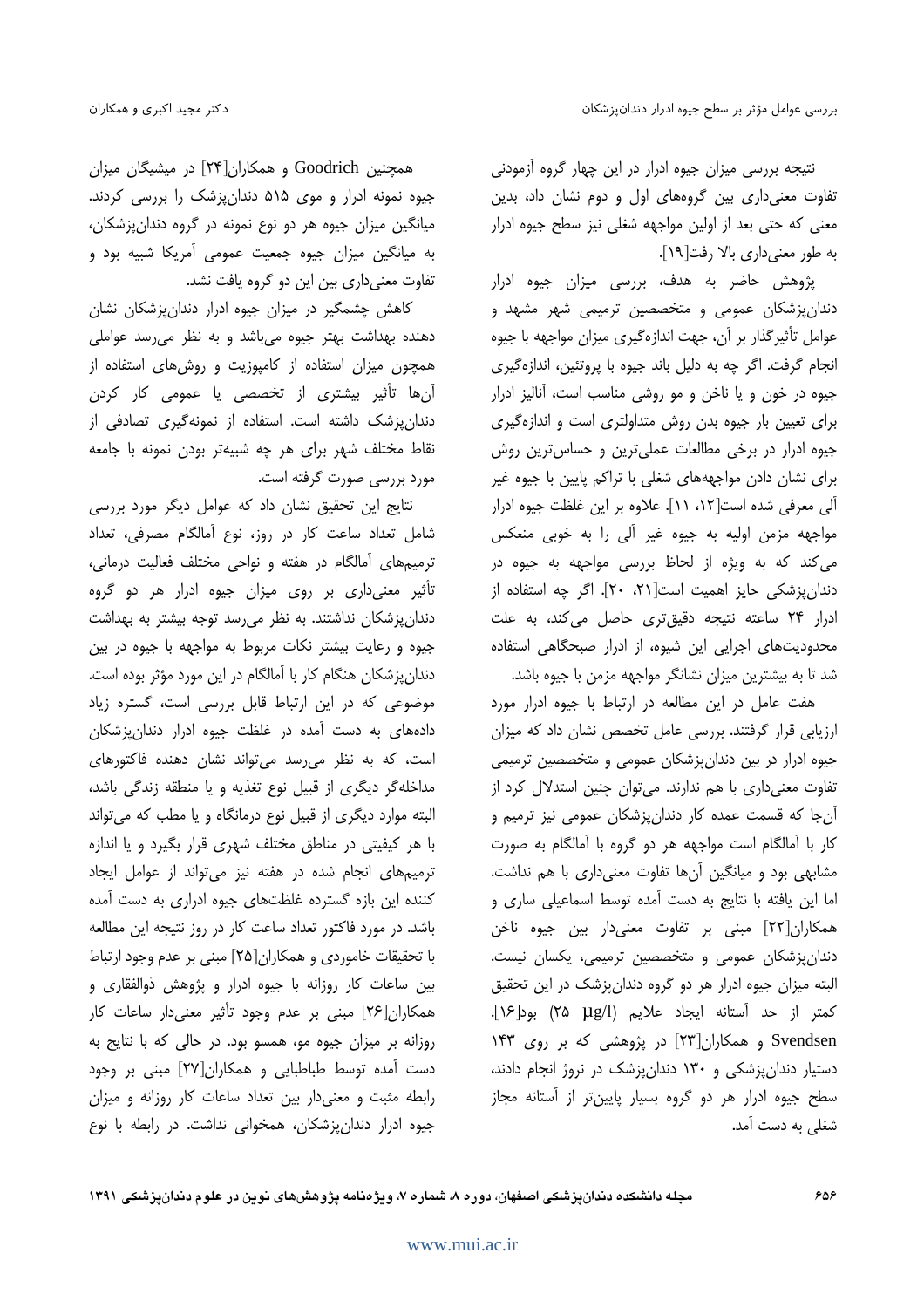آمالگام مصرفى يافتههاى پژوهش حاضر با نتايج پژوهشهاى Chopp و V]Kaufmanإv Martin و همكاران[۲۸] و Ritchie و همكاران[٢٩]، مبنى بر عدم تأثير نوع آمالگام مصرفی بر میزان جیوه ادرار دندان پزشکان، همسو بود اما با یافتههای Skare و همکاران[۳۰] و طباطبایی و همکاران[۲۷] ناهمسو بود. بر خلاف نتايج به دست آمده از اين تحقيق، خاموردی و همکاران[۲۵]، صادق نیت و پهلوان[۳۱] و Zander و همکاران[۳۲] نشان دادند که تعداد ترمیم آمالگام در هفته بر میزان جیوه ادرار دندان پزشکان تأثیر معنیداری داشت. در مطالعه حاضر تأثیر عوامل بهداشتی مانند تهویه مناسب به حدی بود که میزان استفاده از آمالگام را شاید به دلیل خروج مناسب بخارهای جیوه از محل تحت تأثیر قرار داده و اثر آن را کم رنگ مے نمود.

تنها عوامل تأثیرگذار بر جیوه ادرار دندان پزشکان در این مطالعه نوع سیستم تهویه محل کار و نوع دورریز آمالگام اضافی بود. با توجه به نتایج به دست آمده، سیستم تهویه مرکزی بهترین نوع سیستم تهویه بود و باعث شد تا میزان جیوه ادرار دندانپزشکانی که در مطب خود دارای این نوع سیستم تهویه هستند، به طور معنیداری پایینتر از سایر دندان پزشکان باشد. به نظر می رسد علت به دست آمدن این نتیجه میتواند ناشی از کاملتر بودن سیستم تهویه مرکزی نسبت به انواع سنتی تهویه باشد. نکتهای که میتواند مورد بررسی بیشتر قرار بگیرد این است که انواع ذکر شده تهویه در این پژوهش با توجه به محدودیتهای اجرایی، شامل چند دسته محدود می گردد، در حالی که هر دسته می تواند شامل انواع با مکندگی بیشتر و کمتر باشد و علاوه بر آن فاصله قرار گرفتن از محل آمالگاماتور و یونیت و همچنین ارتفاع سقف و مساحت اتاق می تواند از عواملی باشد که نتایج را تحت تأثیر قرار دهد. البته این نتیجه با یافتههای پژوهش طباطبایی و همكاران[٢٧] مبنى بر عدم وجود ارتباط معنىدار بين انواع سیستم تهویه موجود در مطبها و میزان جیوه ادرار دندانپزشکان، همخوانی نداشت.

در این پژوهش مشخص گردید که نگهداری اضافات آمالگام در ظرف آب بهترین نوع سیستم دورریز اضافات آمالگام پس از کار بود، بدین معنی که دندانپزشکانی که از لیوان آب

برای این منظور استفاده می کردند به طور معنی داری میزان جیوه ادرارشان نسبت به سایر دندان پزشکان پایینتر گزارش شد. این مسأله با وجود اهمیت فراوانش تا به حال در تحقیقات سنجیده نشده و پژوهش مشابهی در این زمینه به دست نیامد. از آنجا که نتایج این سؤال معنی دار به دست آمد، پیشنهاد می گردد در این زمینه تحقیقات بیشتری انجام گیرد. گرچه توجه به این نکته ضروری است که با در نظر گرفتن پراکندگی دادههای به دست آمده در گروهبندی دندانپزشکان بر اساس روش دورریز آمالگام؛ استانداردسازی روش در مطالعاتی که به طور اختصاصی در این مورد پژوهش انجام میدهند، مناسب خواهد بود.

در برخی مطالعات انجام شده در مورد میزان جیوه شغلی، از گروه شاهد مردم محلی استفاده شده است[۳۲، ۲۲]، که در این مطالعه همانند تعداد دیگری از مطالعات مشابه از گروه شاهد مردم محلی که مواجهه مزمن با محیط کاری دندانپزشکان نداشته باشند استفاده نشد[٢٩، ٢٧]. گرچه نتایج این مطالعه نشانگر پایین بودن سطح جیوه ادراری دندانپزشکان بود اما با توجه به اهمیت موضوع و محدودیتهای این مطالعه از قبیل استفاده از نمونه ادرار صبحگاهی و عدم توانایی در یکسان سازی نمونهها از نظر دیگر منابع جیوه دریافتی، رعایت کلیه استانداردهای برخورد با جیوه در محیط کاری همراه با کنترل دورهای برای پرسنل دندان پزشکی ضروری به نظر می رسد.

### نتيجه گيري

این مطالعه نشان داد که میزان غلظت جیوه ادرار دندانپزشکان عمومی و متخصصین ترمیمی از حد آستانه مجاز شغلی فراتر نرفته است. همچنین دندان پزشکانی که از سیستم تهویه مرکزی استفاده می کردند و آن هایی که نوع دورریز آمالگامشان به صورت ریختن اضافات در ظرف آب بود، در مقایسه با سایرین میزان جیوه ادرار پایین تری داشتند.

### تشکر و قدردان*ی*

از معاونت پژوهشی دانشگاه علوم پزشکی مشهد که حمایت از این طرح منتج از پایاننامه دانشجویی را به عهده داشته است تشکر و قدردانی میگردد.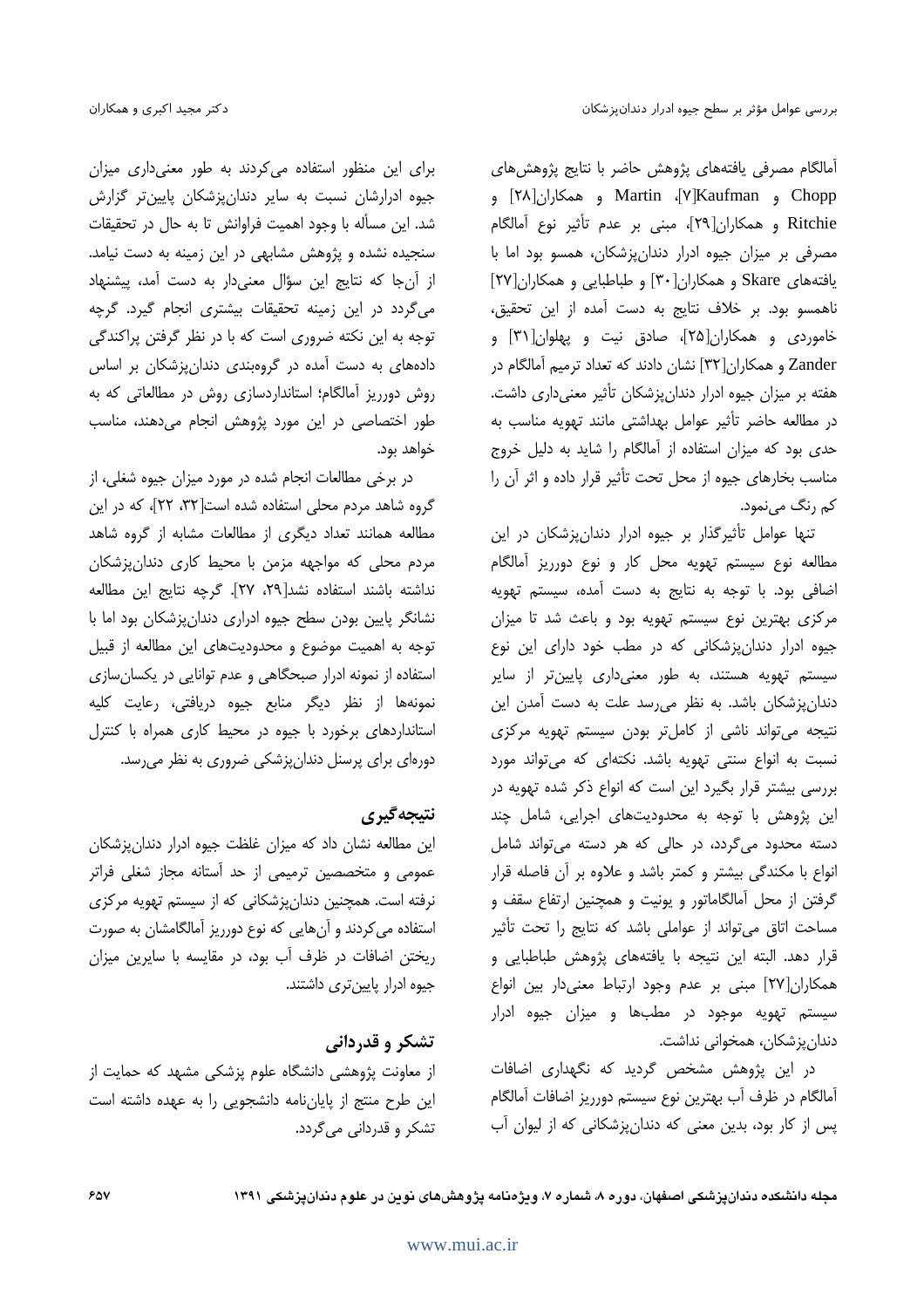#### **References**

- 1. Burke FJ, McHugh S, Hall AC, Randall RC, Widstrom E, Forss H. Amalgam and composite use in UK general dental practice in 2001. Br Dent J 2003; 194(11): 613-8.
- 2. Lund AE. In your dental practice, is dental amalgam still the restorative material of choice? Journal of the American Dental Association 2002; 133(8): 1046.
- 3. Gronka PA, Bobkoskie RL, Tomchick GJ, Bach F, Rakow AB. Mercury vapor exposures in dental offices. J Am Dent Assoc 1970: 81(4): 923-5.
- 4. Ritchie KA, Burke FJT, Gilmour WH, Macdonald EB, Dale IM, Hamilton RM, et al. Mercury vapour levels in dental practices and body mercury levels of dentists and controls. British Dental Journal 2004; 197: 625-32.
- 5. Engle JH, Ferracane JL, Wichmann J, Okabe T. Quantitation of total mercury vapor released during dental procedures. Dent Mater 1992; 8(3): 176-80.
- 6. World Health Orgnization. Inorganic mercury. Available from: URL: http://www.inchem.org/documents/ehc/ehc/ehc118.htm
- 7. Chopp GF, Kaufman EG. Mercury vapor related to manipulation of amalgam and to floor surface. Oper Dent  $1983; 8(1): 23-7.$
- 8. Powell LV, Johnson GH, Yashar M, Bales DJ. Mercury vapor release during insertion and removal of dental amalgam. Oper Dent 1994; 19(2): 70-4.
- 9. Harris D, Nicols JJ, Stark R, Hill K. The dental working environment and the risk of mercury exposure. J Am Dent Assoc 1978: 97(5): 811-5.
- 10. Nilsson B, Nilsson B. Mercury in dental practice. II. Urinary mercury excretion in dental personnel. Swed Dent J 1986; 10(6): 221-32.
- 11. Powers JM, Sakaguchi RL, Craig RG. Craig's Restorative Dental Materials. 12<sup>th</sup> ed. Philadelphia, PA: Mosby Elsevier; 2006. p. 255-9.
- 12. Morton J, Mason HJ, Ritchie KA, White M. Comparison of hair, nails and urine for biological monitoring of low level inorganic mercury exposure in dental workers. Biomarkers  $2004$ ;  $9(1)$ :  $47-55$ .
- 13. Chang SB, Siew C, Gruninger SE. Factors affecting blood mercury concentrations in practicing dentists. J Dent Res 1992; 71(1): 66-74.
- **14.** Kelman GR. Urinary mercury excretion in dental personnel. Br J Ind Med 1978; 35(3): 262-5.
- 15. Naleway C, Sakaguchi R, Mitchell E, Muller T, Ayer WA, Hefferren JJ. Urinary mercury levels in US dentists, 1975-1983: review of Health Assessment Program. J Am Dent Assoc 1985; 111(1): 37-42.
- 16. Roberson TH, Heymann HO, Swift EJ Jr. Sturdevant's art and science of operative dentistry. 5<sup>th</sup>. Philadelphia, PA, Elsevier Health Sciences; 2006. p. 163-8.
- 17. Fung YK, Molvar MP. Toxicity of mercury from dental environment and from amalgam restorations. J Toxicol Clin Toxicol 1992; 30(1): 49-61.
- 18. Jokstad A. Mercury excretion and occupational exposure of dental personnel. Community Dent Oral Epidemiol  $1990; 18(3): 143-8.$
- 19. De Oliveira MT, Pereira JR, Ghizoni JS, Bittencourt ST, Molina GO. Effects from exposure to dental amalgam on systemic mercury levels in patients and dental school students. Photomed Laser Surg 2010; 28(Suppl 2): S111-S114.
- 20. Gerstner HB, Huff JE. Clinical toxicology of mercury. J Toxicol Environ Health 1977; 2(3): 491-526.
- 21. Yoshida M, Yamamura Y. Elemental mercury in urine from workers exposed to mercury vapor. Int Arch Occup Environ Health 1982; 51(2): 99-104.
- 22. Esmaili Sari A, Zolfaghari GH, Ghasempouri SM, Shayegh SH, Hasani Tabatabei M. Effect of Age, Gender, Years of Practice, Specialty and Number of Amalgam restorations on Mercury Concentration in Nails of dentists practicing in Tehran. Majallah-I-Dandanpizishki 2007; 19(1): 97-104.
- 23. Svendsen K, Syversen T, Melo I, Hilt B. Historical exposure to mercury among Norwegian dental personnel. Scand J Work Environ Health 2010; 36(3): 231-41.
- 24. Goodrich JM, Wang Y, Gillespie B, Werner R, Franzblau A, Basu N. Glutathione enzyme and selenoprotein polymorphisms associate with mercury biomarker levels in Michigan dental professionals. Toxicol Appl Pharmacol 2011; 257(2): 301-8.
- 25. Khamvardi Z. Asari M. Maleki K. Survey the amount of mercury in urine of Hamedan's dentists with more than 4 years work background. Majallah-I-Dandanpizishki 2006; 16(2): 42-8.
- 26. Zolfaghri GH, Esmaelisary A, Ghasempouri M, Faghihzadeh S. Assessment the amount of mercury in hair of dentists and survey operative factors. Journal of Environmental Sciences and Technology 2011; 12(3): 149.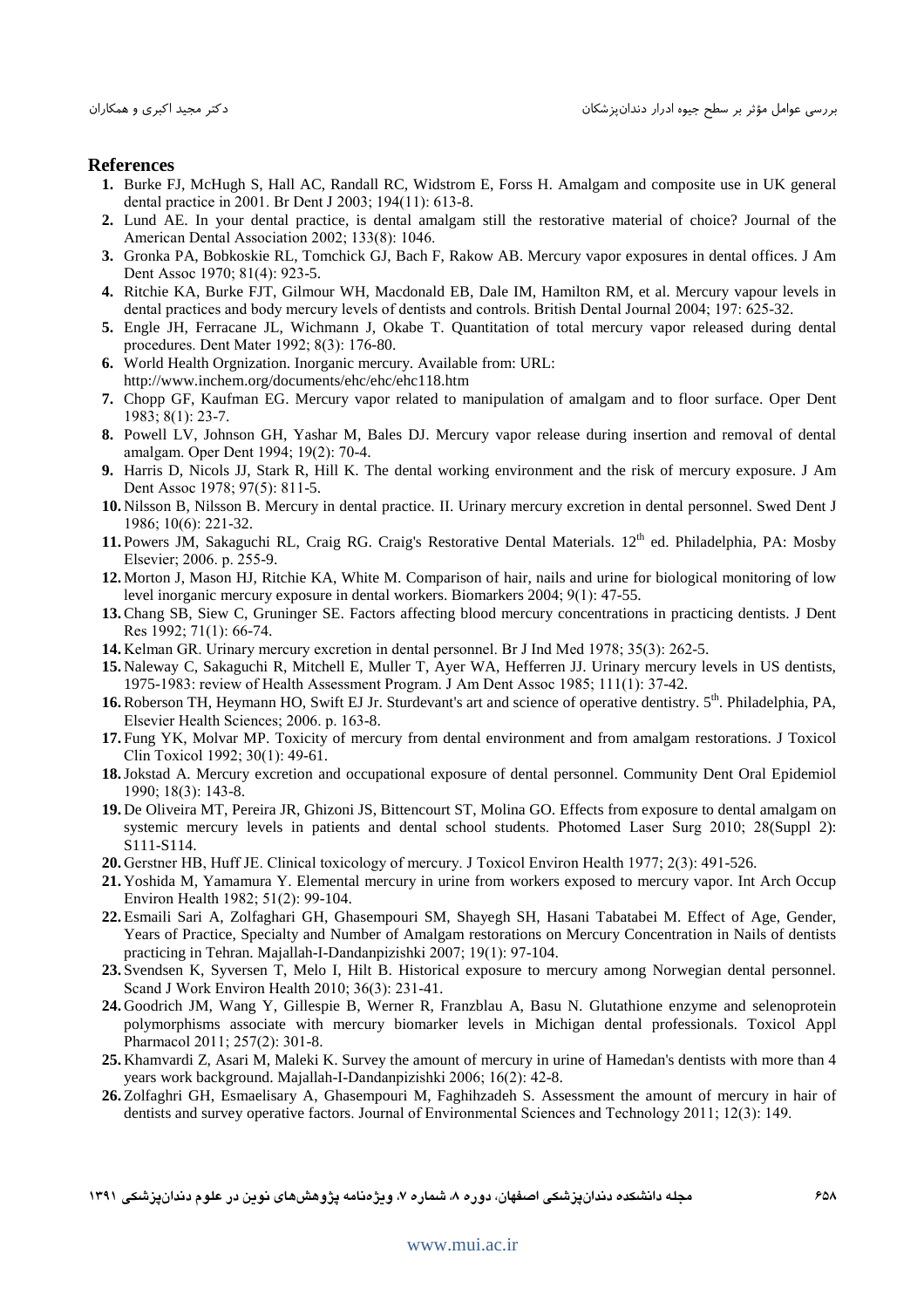- 27. Hasani Tabatabae M, Golbabae F, Shariaty B. Survey density of mercury gas in dentist's place in Tehran. J Dent Med Tehran Univ Med Sci 2007; 20(1): 46-52.
- 28. Martin MD, Naleway C, Chou HN. Factors contributing to mercury exposure in dentists. J Am Dent Assoc 1995;  $126(11): 1502-11.$
- 29. Ritchie KA, Gilmour WH, Macdonald EB, Burke FJ, McGowan DA, Dale IM, et al. Health and neuropsychological functioning of dentists exposed to mercury. Occup Environ Med 2002; 59(5): 287-93.
- 30. Skare I, Bergstrom T, Engqvist A, Weiner JA. Mercury exposure of different origins among dentists and dental nurses. Scand J Work Environ Health 1990; 16(5): 340-7.
- 31. Sadeghneiat KH, Pahlavan D. Survey situation of mercury in blood of Medical school of university of Tehran's dentists. Koomesh 2007; 8(4): 223-8.
- 32. Zander D, Ewers U, Freier I, Brockhaus A. Mercury exposure of the population. IV. Mercury exposure of male dentists, female dentists and dental aides. Zentralbl Hyg Umweltmed 1992; 193(4): 318-28.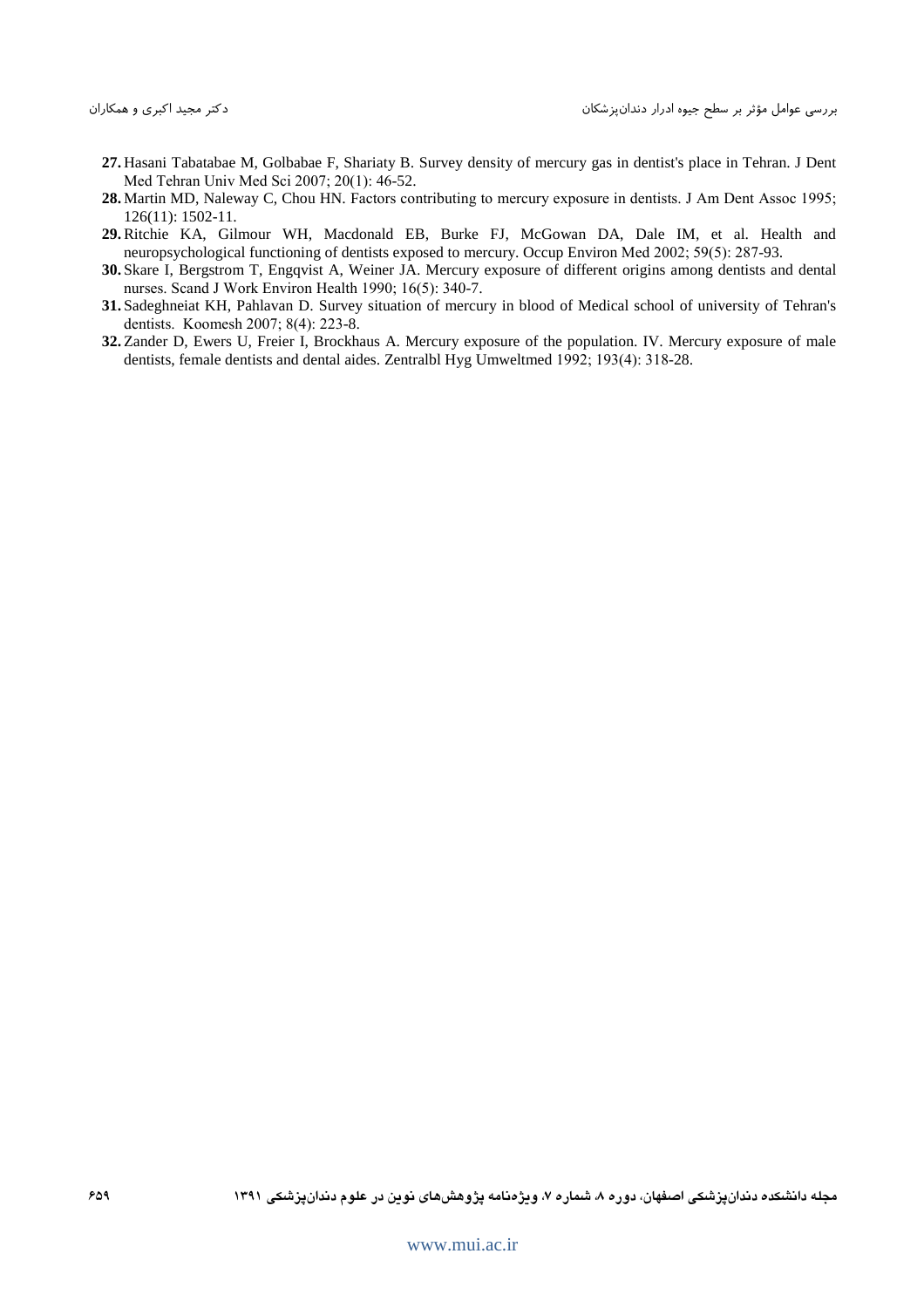ييوست ١

به نام خدا